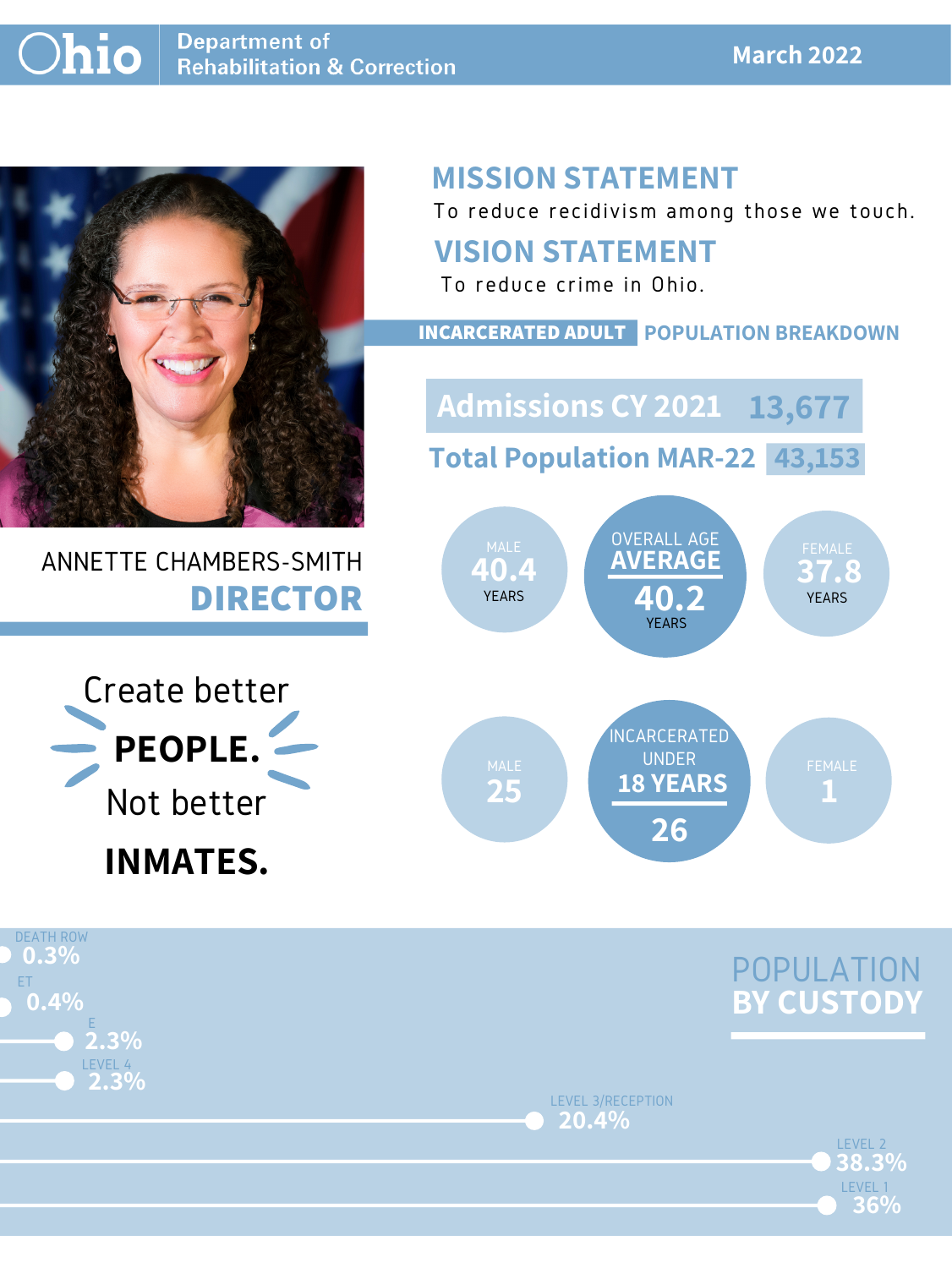#### Other Race 1,567







### RELEASES

# **129 129 129** Death Row MALE  $129$

Executions Since February 1999 Executions Calendar Year to Date **0 56**

| Total CY 2021                              | 17,942 |
|--------------------------------------------|--------|
| <b>Releases to Supervision</b>             | 14,265 |
| To Parole                                  | 157    |
| To Post Release Control                    | 8,868  |
| To Transitional Control/Treatment Transfer | 3,943  |
| To Judicial Release                        | 1,297  |
| <b>Releases Without Supervision</b>        | 3,639  |
| Miscellaneous Releases                     | 38     |
| *Excludes Deaths                           |        |

**Monthly Community Supervision Count**

#### **Staff Profile** Total Staff **11,075**

## Total Corrections Officers (CO) Incarcerated Adult To Correction Officer Ratio **5,797 6.6:1**

Total Parole Officers (PO)

**518**

Supervision caseload counts are currently unavailable pending reporting improvements being made under the transition to the Ohio Community Supervision System